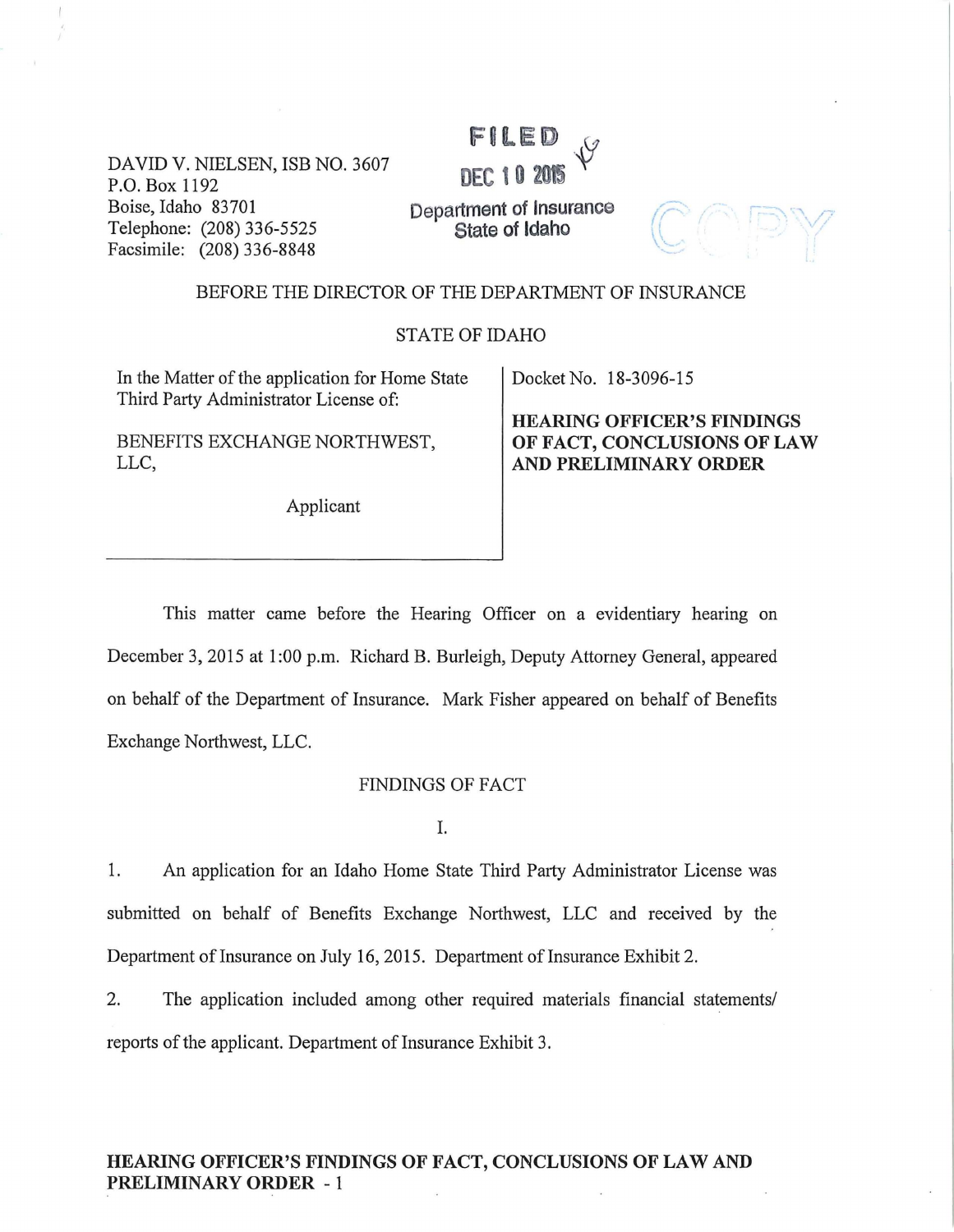3. Following receipt of the application the Department undertook a review of the contents of the submitted application and supporting materials filed in connection with the application. Department of Insurance Exhibit 2.

4. As a result of this review the Department examiner concluded that the submitted financial statements indicated that the company had a negative net worth and negative net income. *Id.* 

5. The examiner then issued a recommendation to her supervisor, the Chief Deputy Examiner, that the application be denied. This was based upon the provisions of Idaho Code §41-911 which require that an applicant demonstrate with the submitted financial statements that the applicant has a positive net worth. *Id.* 

6. The Chief Deputy Examiner concurred with the review recommendation and the decision to deny the application.

7. A denial letter, dated September 24, 2015 was sent to Benefits Exchange Northwest, LLC indicating that the application was denied pursuant to Chapter 9, Title 41 Idaho Code in that the applicant's financial statements revealed a negative net worth and therefore failed to meet the requirements of  $§41-911(1)(d)$ . Department of Insurance Exhibit 4.

8. Mr. Fisher on behalf of Benefits Exchange Northwest, LLC in correspondence dated September 12, 2015 requested a hearing on the issue of the denial and further asked that the Department grant a variance from the requirements of §41-911 to allow issuance of the license. Department of Insurance Exhibit 5.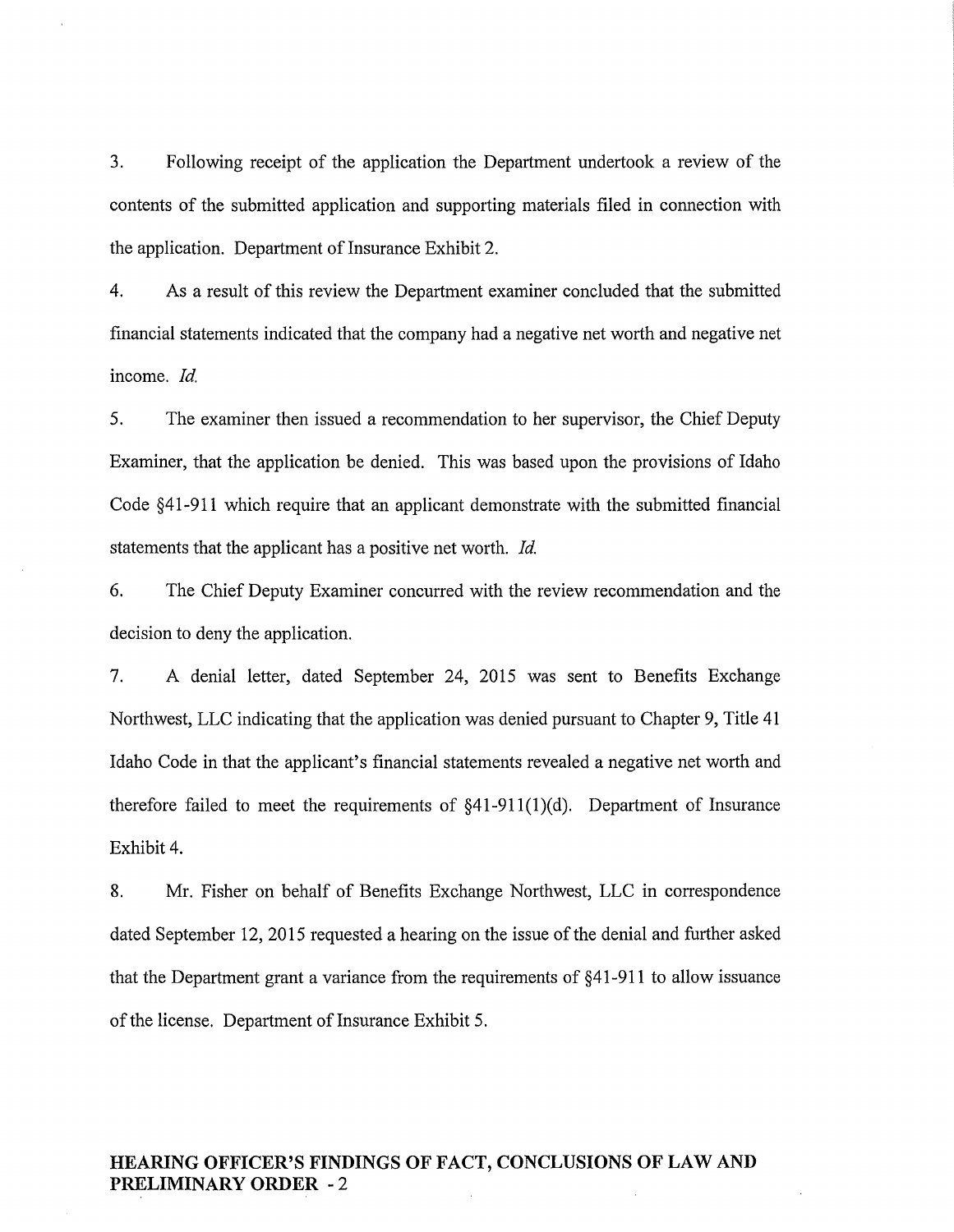#### CONCLUSIONS OF LAW

1. Pursuant to Idaho Code §§41-911 and 41-915 the Department of Insurance has the authority to deny an applicant's request for a Home State Third Party Administrator license.

2. Evidence was presented by the Department through the testimony of Examiner Financial Analyst Kelsey M. Patterson, that in the examination of the application and supporting materials, it was determined that Benefits Exchange Northwest, LLC did not have a positive net worth. This was based upon the review of the financial statements provided by the applicant

3. This determination was confirmed by the Chief Deputy Examiner, Ms. Hermoliva Abejar.

4. The accuracy and contents of the submitted financial statements of Benefits Exchange Northwest, LLC were not disputed at the hearing on this matter.

5. In response to the denial by the Department the applicant sent correspondence and further financial information. Department of Insurance Exhibit 5. As noted by testimony presented at hearing, Mr. Fisher on behalf of Benefits Exchange Northwest, LLC submitted information regarding a second company operated by Mr. Fisher that of Advanced Benefits, Inc. Mr. Fisher described how Advanced Benefits, Inc. provided funding for certain operational expenses of Benefits Exchange Northwest, LLC. Mr. Fischer argued that as a result, the Department should take into account when considering the application of Benefits Exchange Northwest, LLC the impact of this funding on the balance sheet of the applicant and the effect of these attributable shared expenses. This was noted as part of the reason that the balance sheet of the applicant illustrated a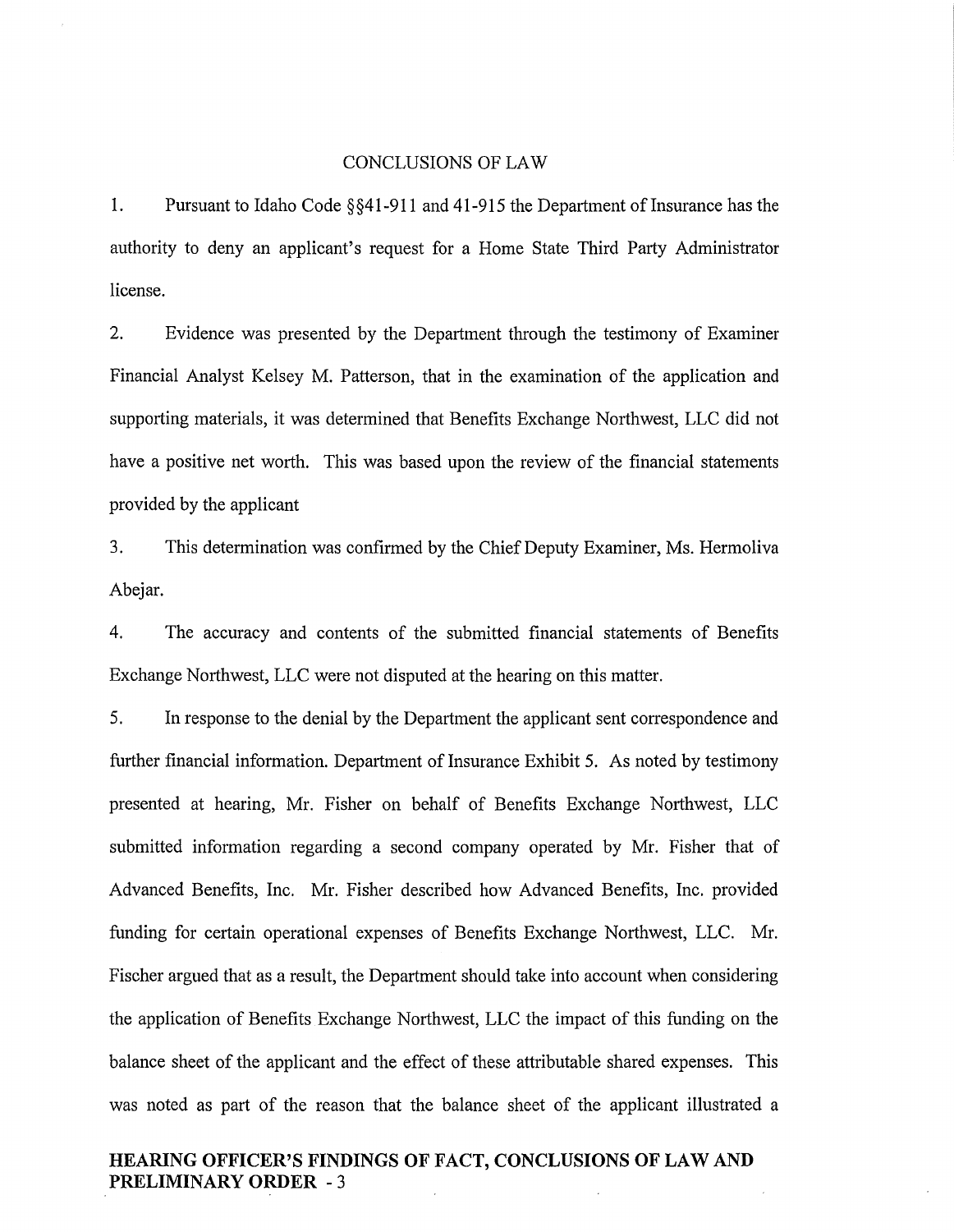negative cash flow. Mr. Fisher by this explanation requested that the department consider not just the financial statements of the designated applicant Benefits Exchange Northwest, LLC, but also those funding aspects and financial information of Advanced Benefits, Inc..

6. Testimony of Department representatives concerning Department procedures along with that of the provisions of Idaho Code §41-911 reveal that consideration of the application and the financial status of the applicant in this manner is not allowed. Under Idaho Code §41-911 the license application review is limited to that information of the designated applicant, in this circumstance Benefits Exchange Northwest, LLC.

7. Mr. Fisher has further requested a variance from this statutory requirement under the circumstances presented. No error can be found in the rejection by the Department of this request.

8. The record establishes that Mr. Fisher did not produce to the Department financial statements for the applicant Benefits Exchange Northwest, LLC which would provide sufficient information to establish a positive rather than negative net worth as required under Idaho Code §41-911.

9. The Hearing Officer would note that in the documentation provided by the Department in both Exhibit 2, the Application Review Recommendation and in Exhibit 4, the Denial letter issued to Benefits Exchange Northwest, LLC, the referenced Idaho Code Section is listed as Section "41-911(1)(d)." This reference would appear to be erroneous as the applicable code provision should instead be listed as Idaho Code Section "41-  $911(2)(d)$ " (emphasis added). This notational defect does not, however, rise to the level of a substantive or procedural deficiency such that the ultimate determination to deny the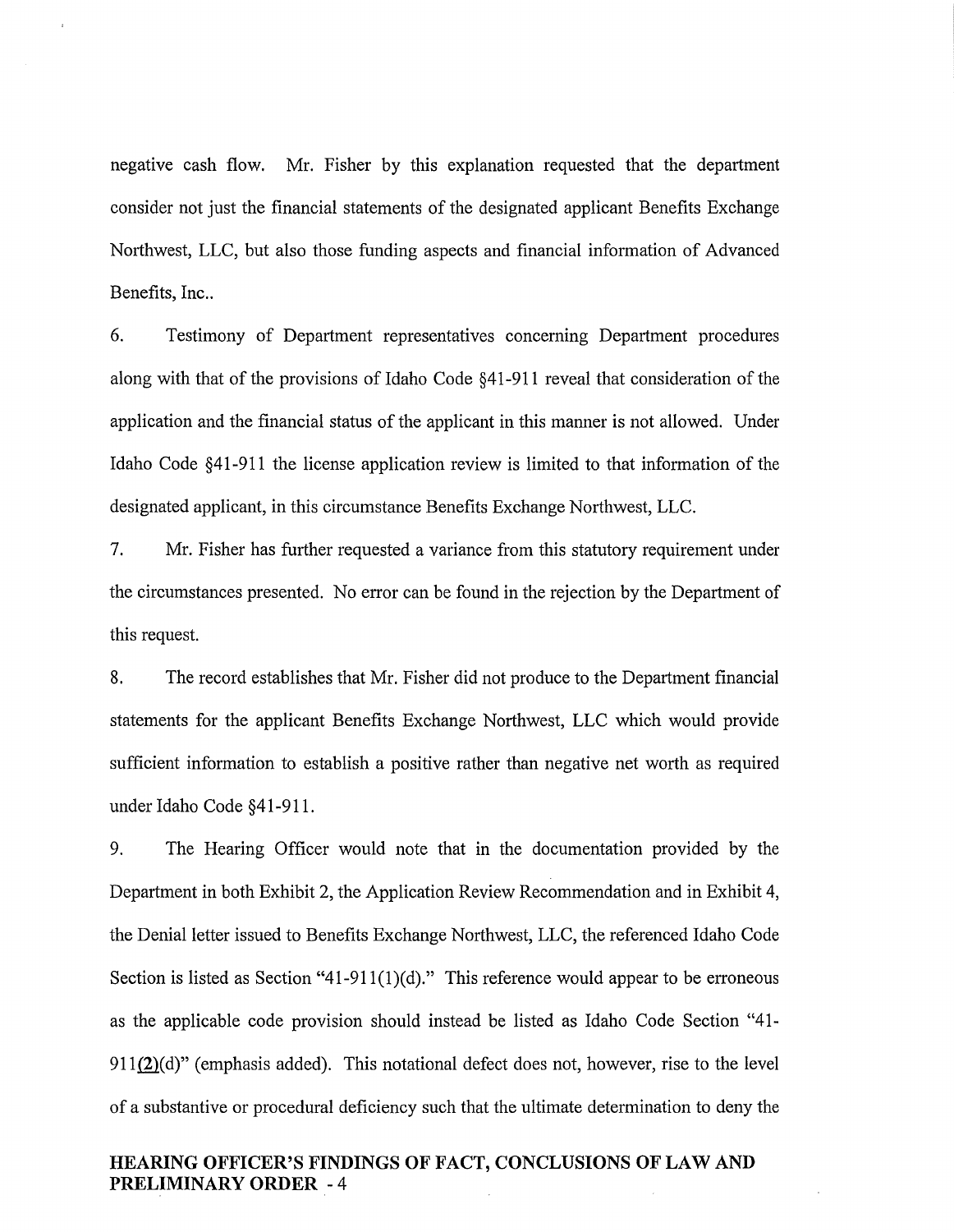application should be overturned. The designation of the particular subsection of Idaho Code Section 41-911 does not impact the authority of the Department to deny the application. Additionally, at hearing no issue was raised by the applicant concerning the sufficiency of the denial notification or this code subsection designation.

10. Based upon the evidence submitted it is apparent that the applicant failed to satisfy the prerequisite required under Idaho Code §41-911 of a showing of a positive net worth. This constitutes a sufficient basis for the denial of the issuance of a license to Benefits Exchange Northwest, LLC.

11. During the hearing on this matter Mr. Fisher requested that the Department, for purposes of confidentiality redact and/or place under seal certain information contained in the application materials submitted to the Department.

12. The Department had no objection to this request and agreed to the entry of a protective order limiting public access to information contained in the application.

13. Based upon this agreement the Hearing Officer as part of the Preliminary Order in this matter directs that the Department shall place under seal Department of Insurance Exhibit 3.

## PRELIMINARY ORDER

Based upon the foregoing, it is hereby Ordered that the denial by the Department of Insurance of a Home State Third Party Administrator license for Benefits Exchange Northwest, LLC is upheld and affirmed.

It if further ordered that the Department of Insurance Exhibit 3 shall be kept under seal and not comprise part of the public record of this matter subject to an appropriate court order requiring release of this information.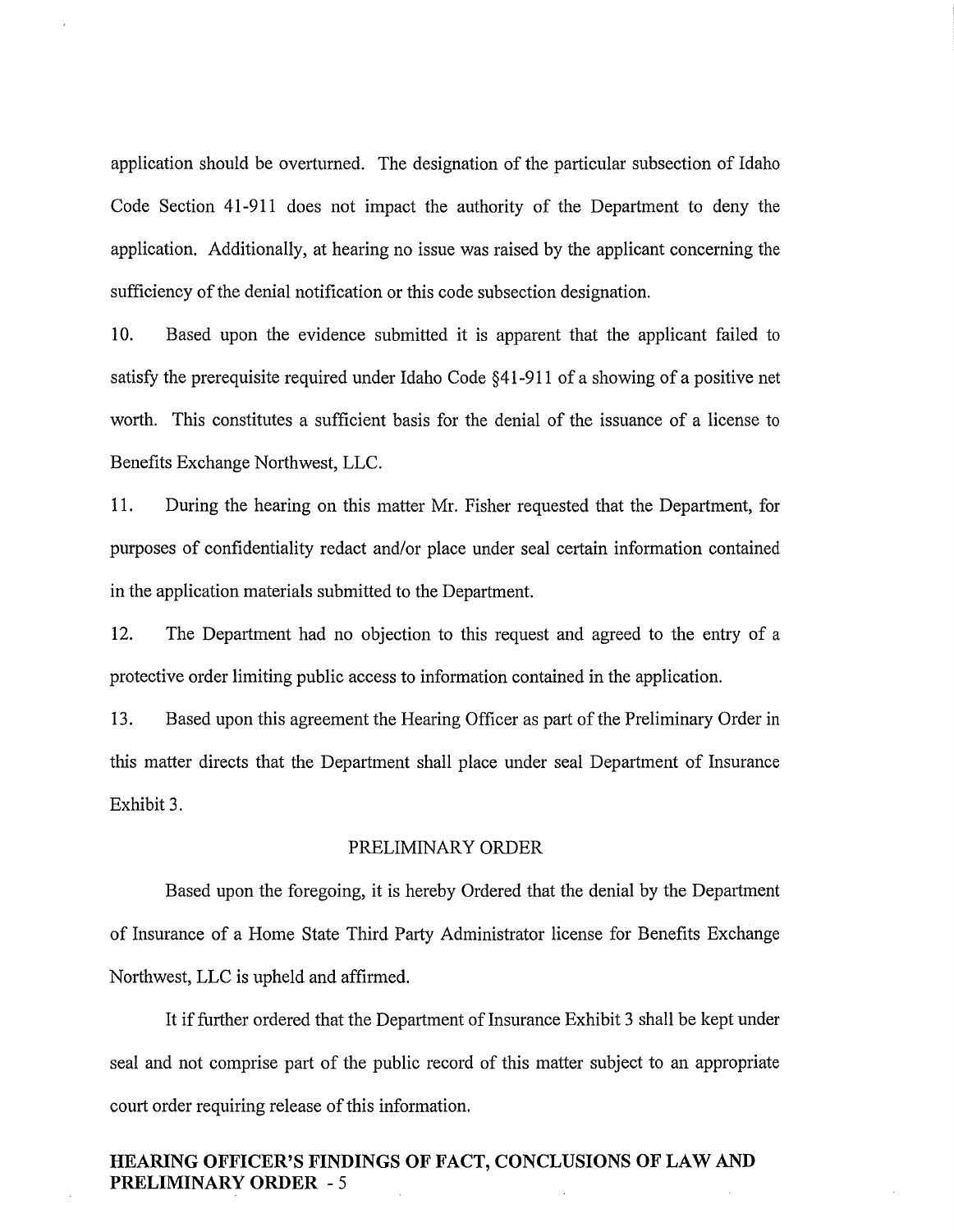#### IT IS SO ORDERED.

## **NOTIFICATION OF RIGHTS**

This is a preliminary order of the Hearing Officer. It can and will become final without further action of the Department of Insurance unless any party petitions for reconsideration before the Hearing Officer or appeals to the Director for the Department of Insurance (or the designee of the Director). Any party may file a motion for reconsideration of this preliminary order with the Hearing Officer within fourteen (14) days of the service date of this order. The Hearing Officer will dispose of the petition for reconsideration within twenty-one (21) days of its receipt, or the petition will be considered denied by operation of law. *See* Idaho Code §67-5243(3).

Within fourteen (14) days after (a) the service date of this preliminary order, (b) the service date of the denial of a petition for reconsideration of this preliminary order, or ( c) the failure within twenty-one (21) days to grant or deny a petition for reconsideration of this preliminary order, any party may in writing appeal or take exception to any part of the preliminary order and file briefs in support of the party's position on any issue in the proceeding to the Director of the Department of Insurance (or the designee of the Director.) Otherwise, this preliminary order will become a final order of the Department of Insurance.

If any party appeals or takes exception to this preliminary order, opposing parties shall have twenty-one (21) days to respond to any party's appeal within the Department of Insurance. Written briefs in support of or taking exception to the preliminary order shall be filed with the Director of the Department of Insurance (or the designee of the Director). The Director may review the preliminary order on his own motion.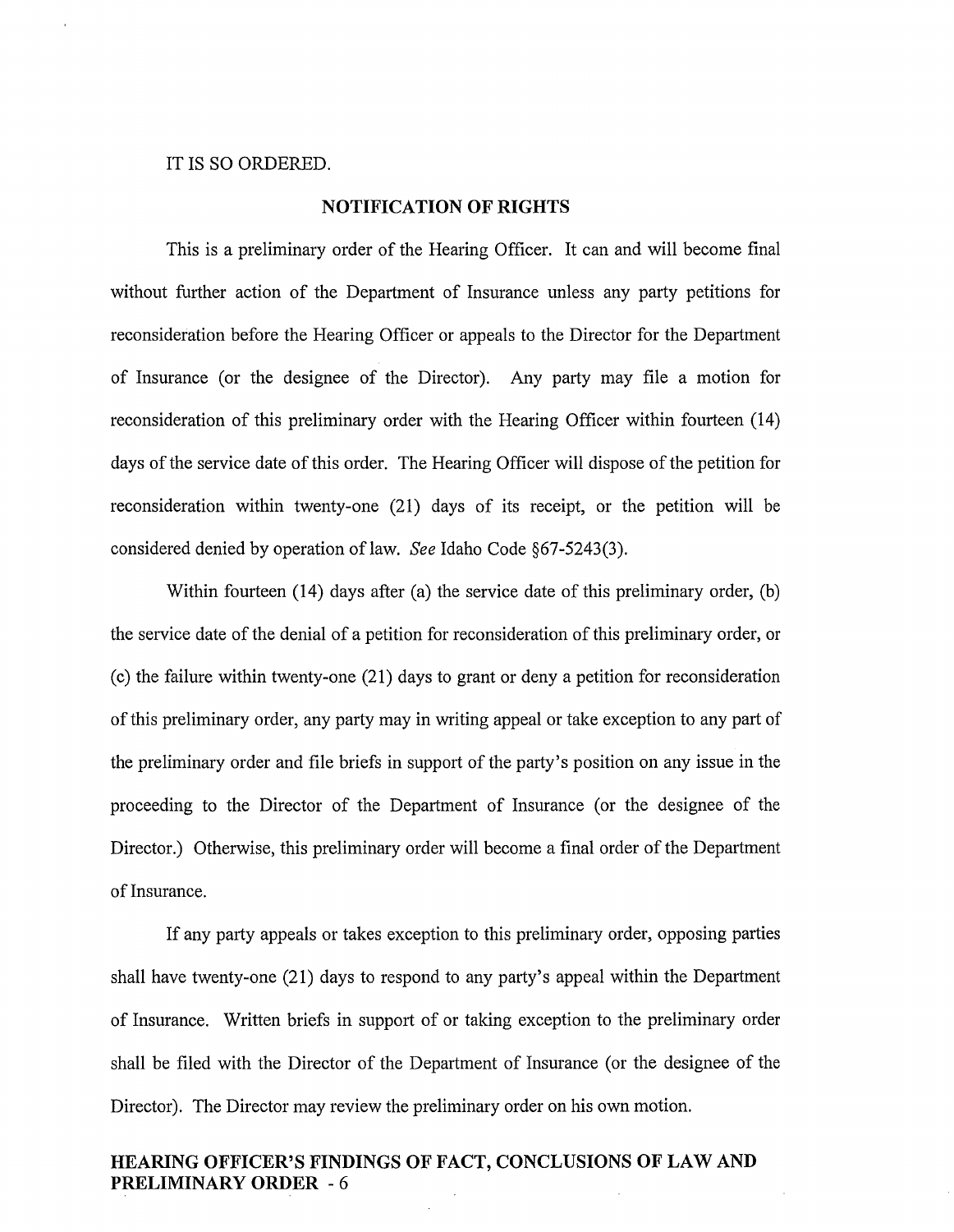If the Director of the Department of Insurance (or his designee) grants a petition to review the preliminary order, the Director (or his designee) will allow all parties an opportunity to file briefs in support of or taking exception to the preliminary order and may schedule oral argument in the matter before issuing a final order. The Director (or his designee) will issue a final order within fifty-six (56) days of receipt of the written briefs or oral argument, whichever is later, unless waived by the parties for good cause shown. The Director (or his designee) may remand the matter for further evidentiary hearings if further factual development of the record is necessary before issuing a final order.

Pursuant to Idaho Code §§ 67-5270 and 67-5272, if this preliminary order becomes final, any party aggrieved by the final order or orders previously issued in this case may appeal the final order and all previously issued orders in this case to district court by filing a petition in the district court of the county in which: (1) the hearing was held, (2) the final agency action was taken, (3) the party seeking review of the order resides, or operates its principal place of business in Idaho, or (4) the real property or personal property that was the subject of the Department's action is located.

This appeal must be filed within twenty-eight (28) days of this preliminary order becoming final. *See* Idaho Code § 67-5273. The fling of an appeal to district court does not itself stay the effectiveness or enforcement of the order under appeal.

DATED this  $\frac{\partial u}{\partial x}$  day of December, 2015.

By: havid V. Nule

Hearing Officer